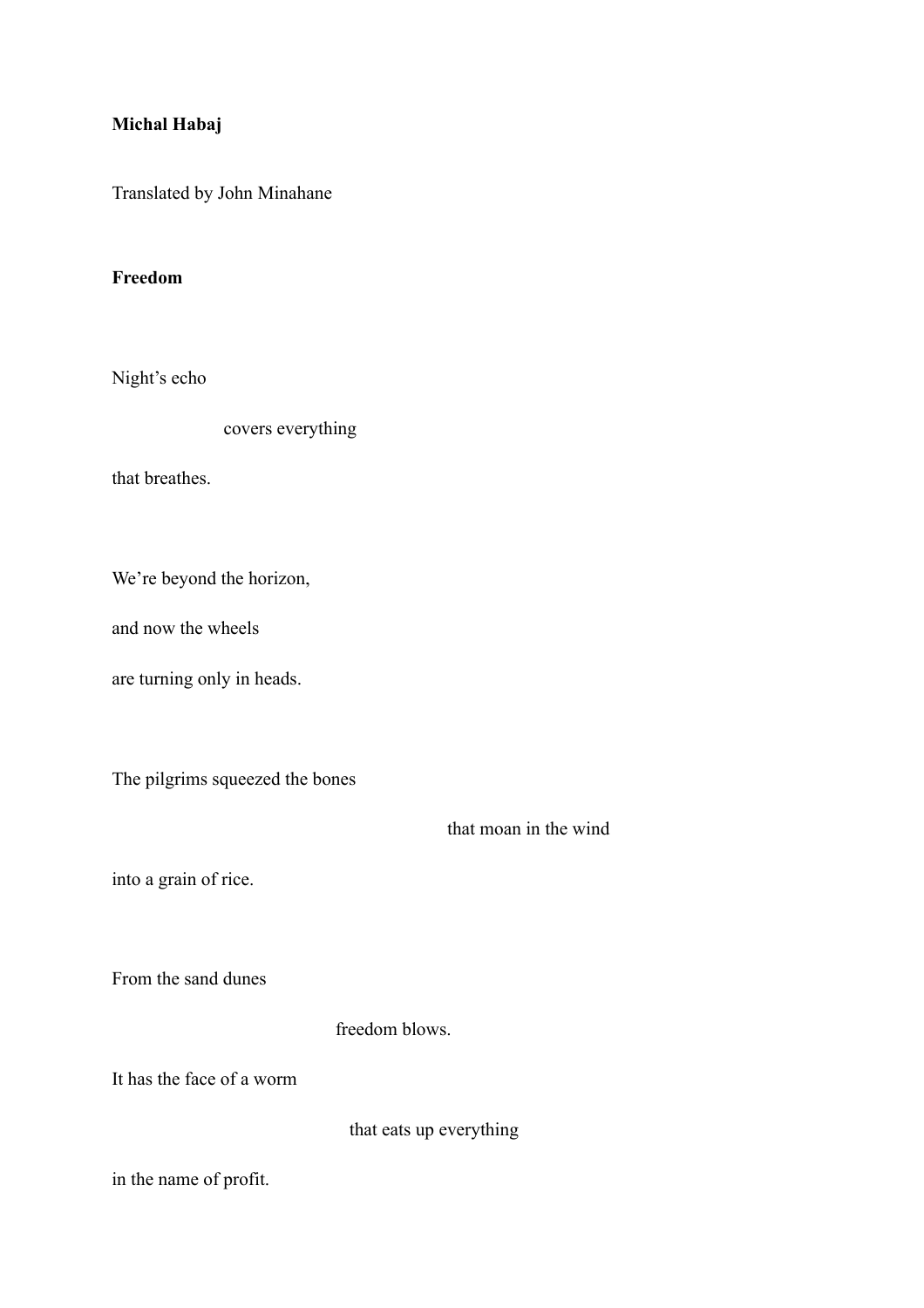The skeletons of states

blow in the wind,

hung on a cross

as a windbreak.

Mary,

you're asking the way,

but in your heart

the snake

goes sinuously in time

backwards.

The stairways have been moved.

The pilgrims have been carted

off to execution.

While they were dreaming,

someone screwed off their heads,

filled them with sand

and sold them to museums.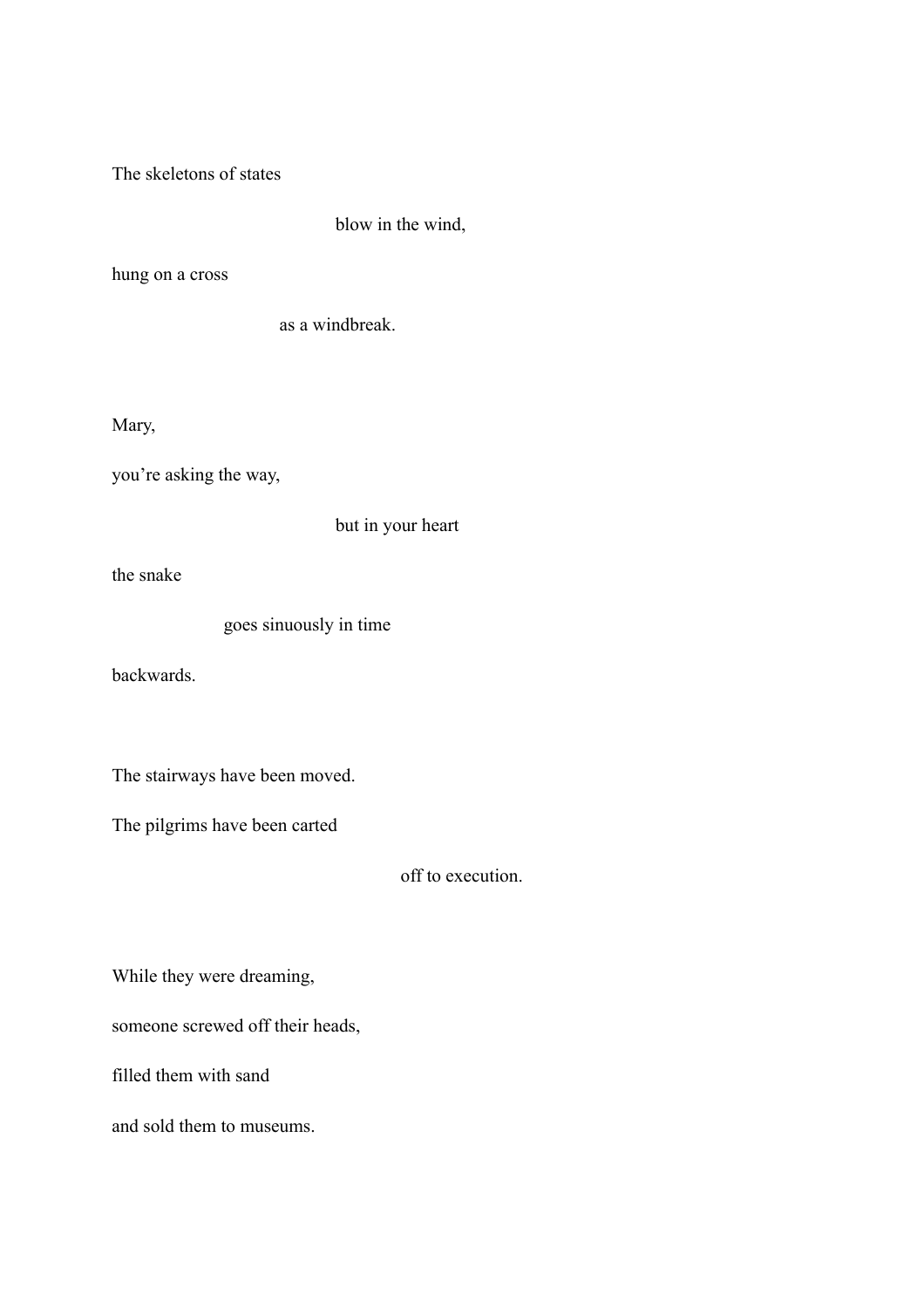We browse in memory's offprints, we're the first who're going nowhere. Shot by firing-squad at dawn, we testify to the shadow's length in puddles of blood.

Dogs bark.

Beyond the horizon of days

shining white tents,

phantoms of onetime

expectations.

Continents on pilgrimage

through the looking-glass.

Freedom is only a word

that the wind

gnawed into your heart.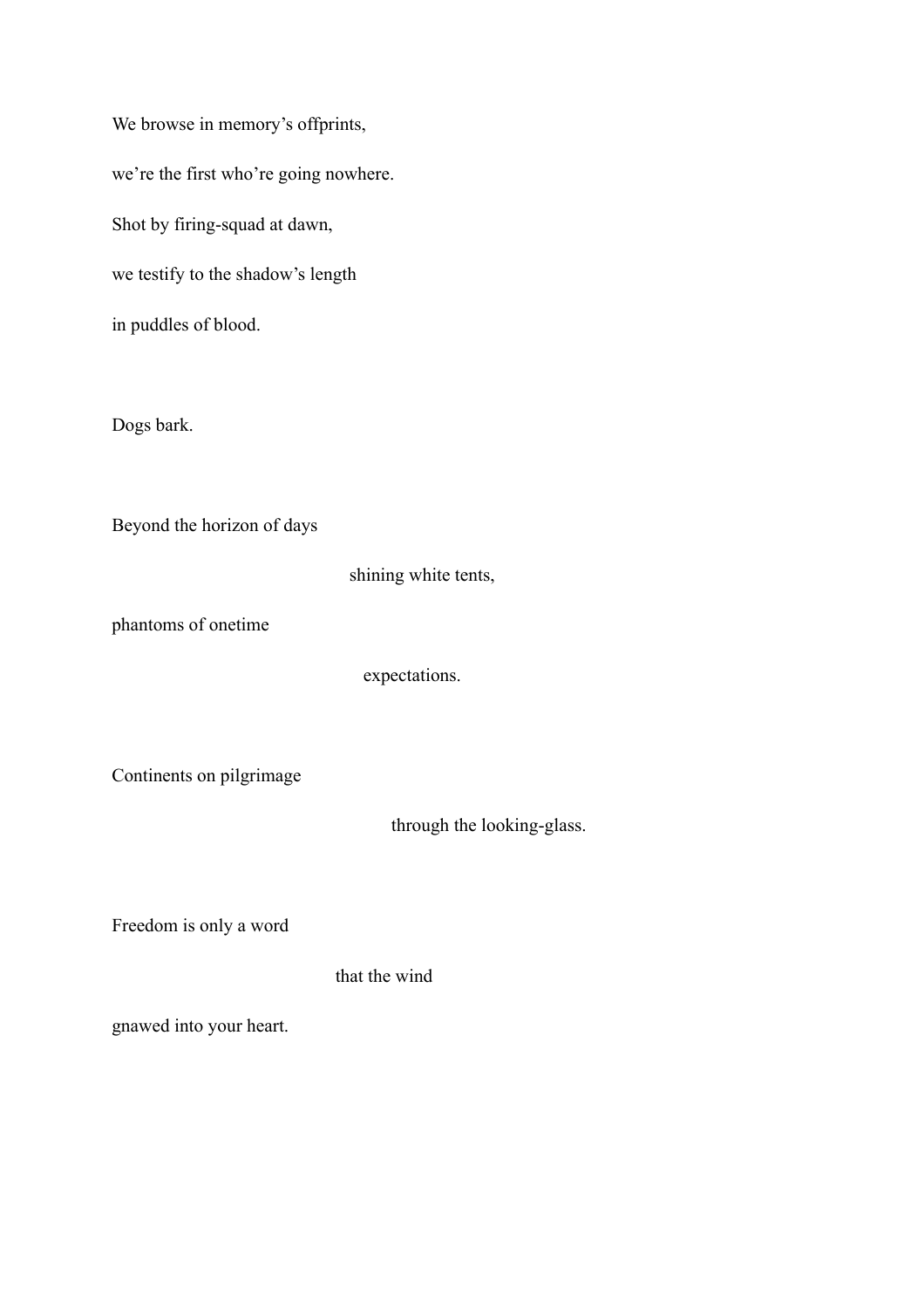## **Letter to a developer**

dear investor,

as you have just learned,

this envelope

contains a letter,

not a cartridge.

since I am not the holder

of an arms certificate,

any such gestures

would have only symbolic force.

I do however favour

action, direct where possible,

precisely like you,

who are making life bitter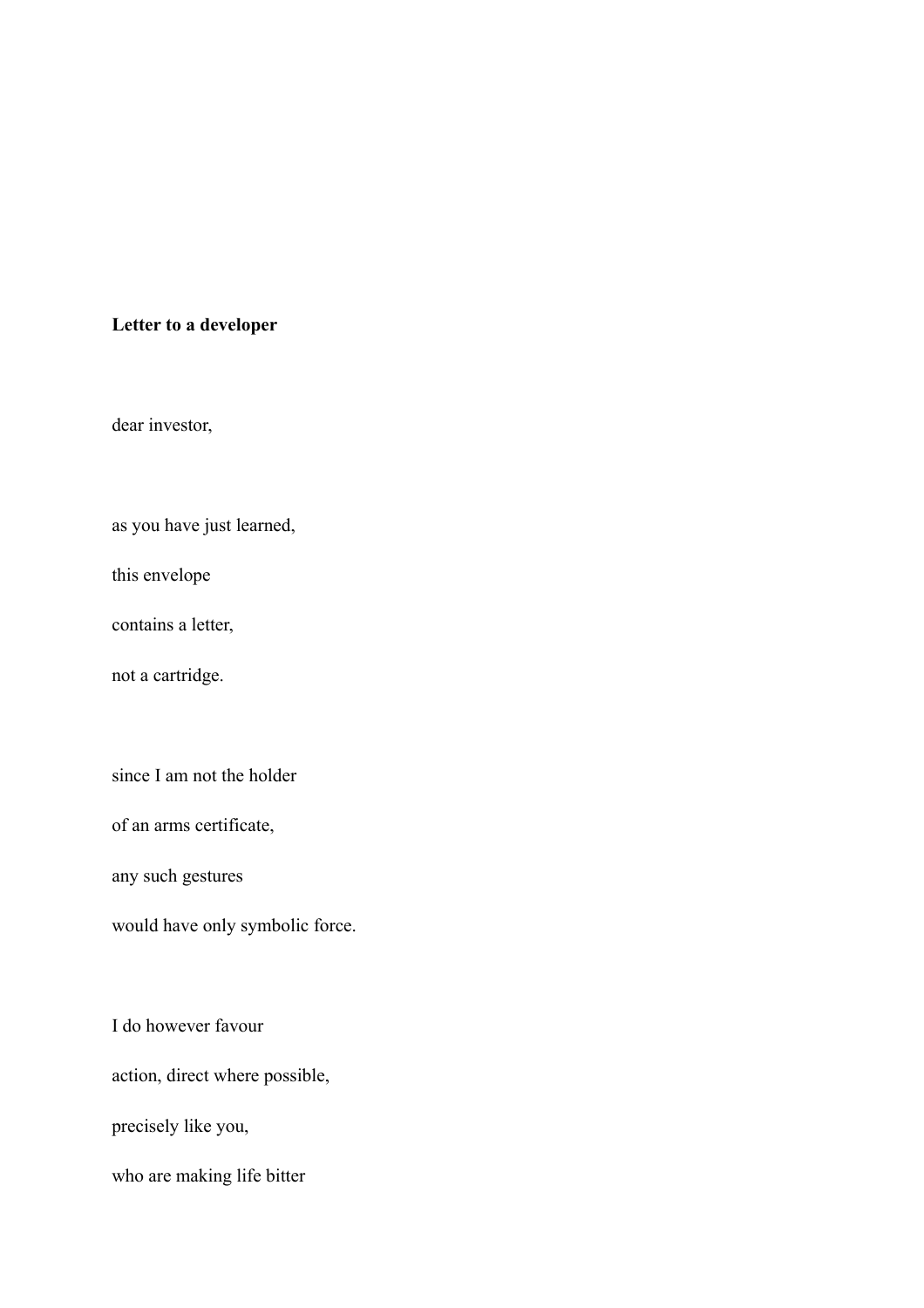for me, my fellow citizens, our city.

I call on you therefore

to halt forthwith

the construction works

on Koliba Hillside Residence

on Panorama Koliba

on Uptown Koliba

on Belaria Koliba

on Areal Koliba.

in the opposite event

expect the worst:

mild shifts in the understanding

of quite specific

concepts and realities:

peace, pain, life, death.

my poetic project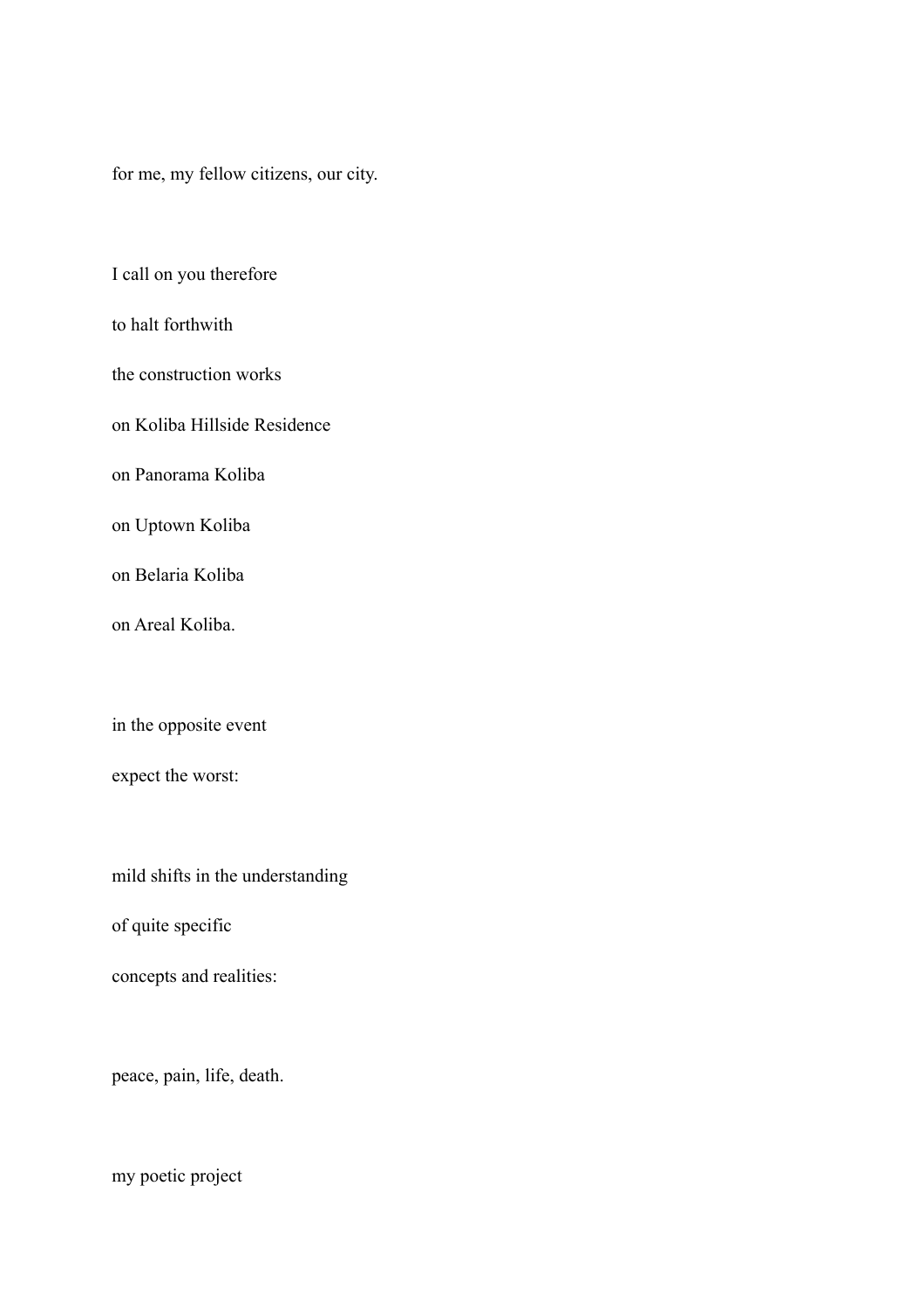will announce itself one day at dawn with the song of the first birds, before the cranes are stirring or hammers strike, or drills and iron-cutters snarl.

google, please, these names:

Villon, Byron, Baudelaire, Rimbaud, Lautréamont,

Whitman, Marinetti, Majakovskij, Tzara, Breton,

## Habaj

now you know what I mean when I speak of the relativity of good and evil love and hatred life and death

I'd like to see your eyes

widened by knowledge of truth.

it's just a moment, but an eternal one.

that's the advantage of poetry: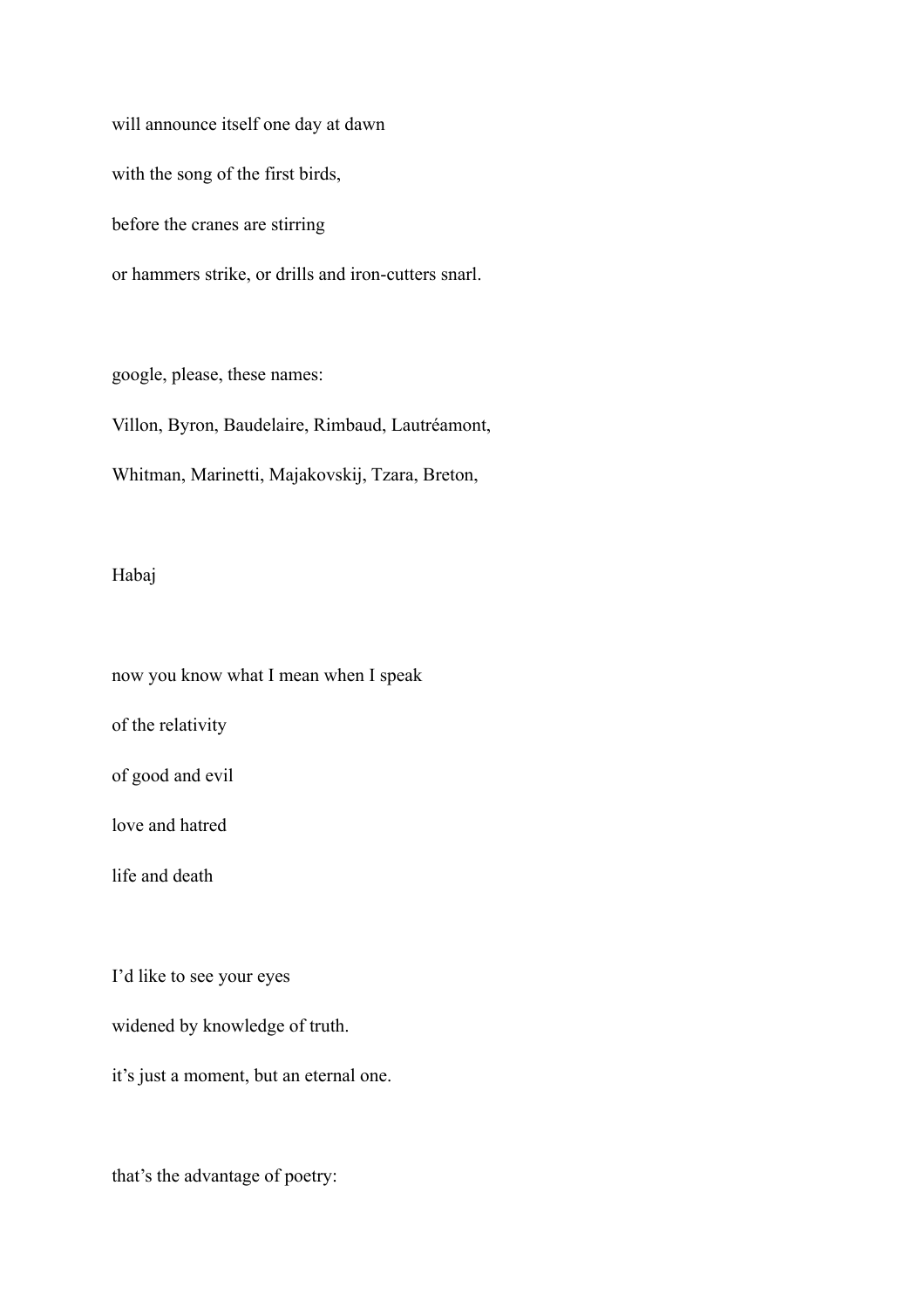unlike your precast concrete it never loses concentration, it lurks like a bird of prey till it catches its kill.

you will never be safe

from the poem

that's written for you.

you won't survive this poem, your building won't survive this poem, your name will crumble in dust.

this poem will find you

dead or alive,

in the Bahamas or Cyprus,

bankrupt or not.

but have no fear,

the time of judgment and prophecy will be fulfilled

long after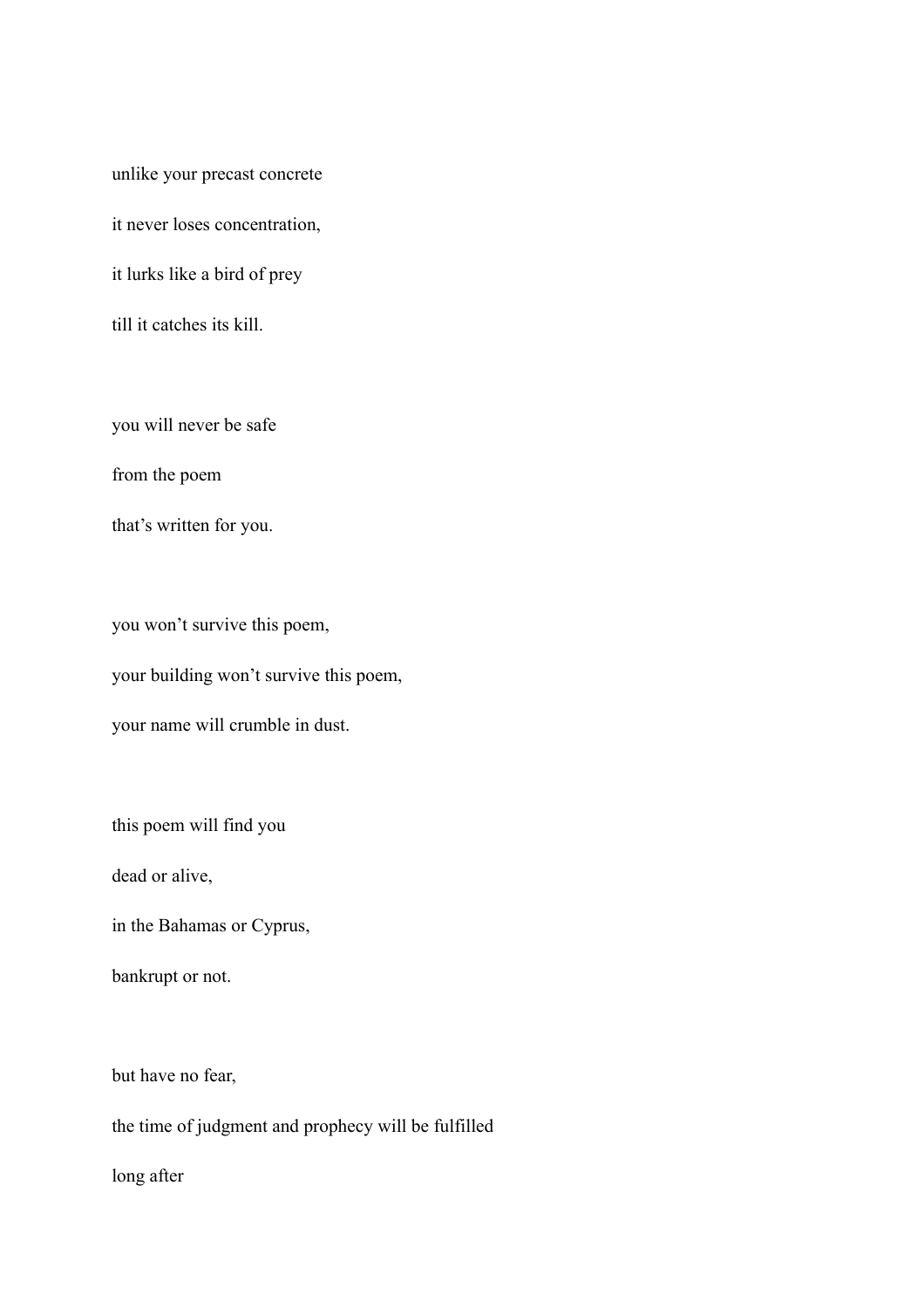the cranes for the last time turn their scraggy necks,

the cutters sing their requiem,

the hammers drive the last nail into the coffin.

here am I playing with keyboards

while you're hard at work.

in the beginning was the word: whoreson,

in the end a poem,

thank you for the inspiration,

O investor, O developer, muse.

inscrutable are the ways of God,

I have told you:

good and evil are relative.

and this poem?

it is only an expression of divine awareness, of universal wisdom, of the central intelligence in the cosmos;

today it lays the path for my anger,

tomorrow for your humility, when in the morning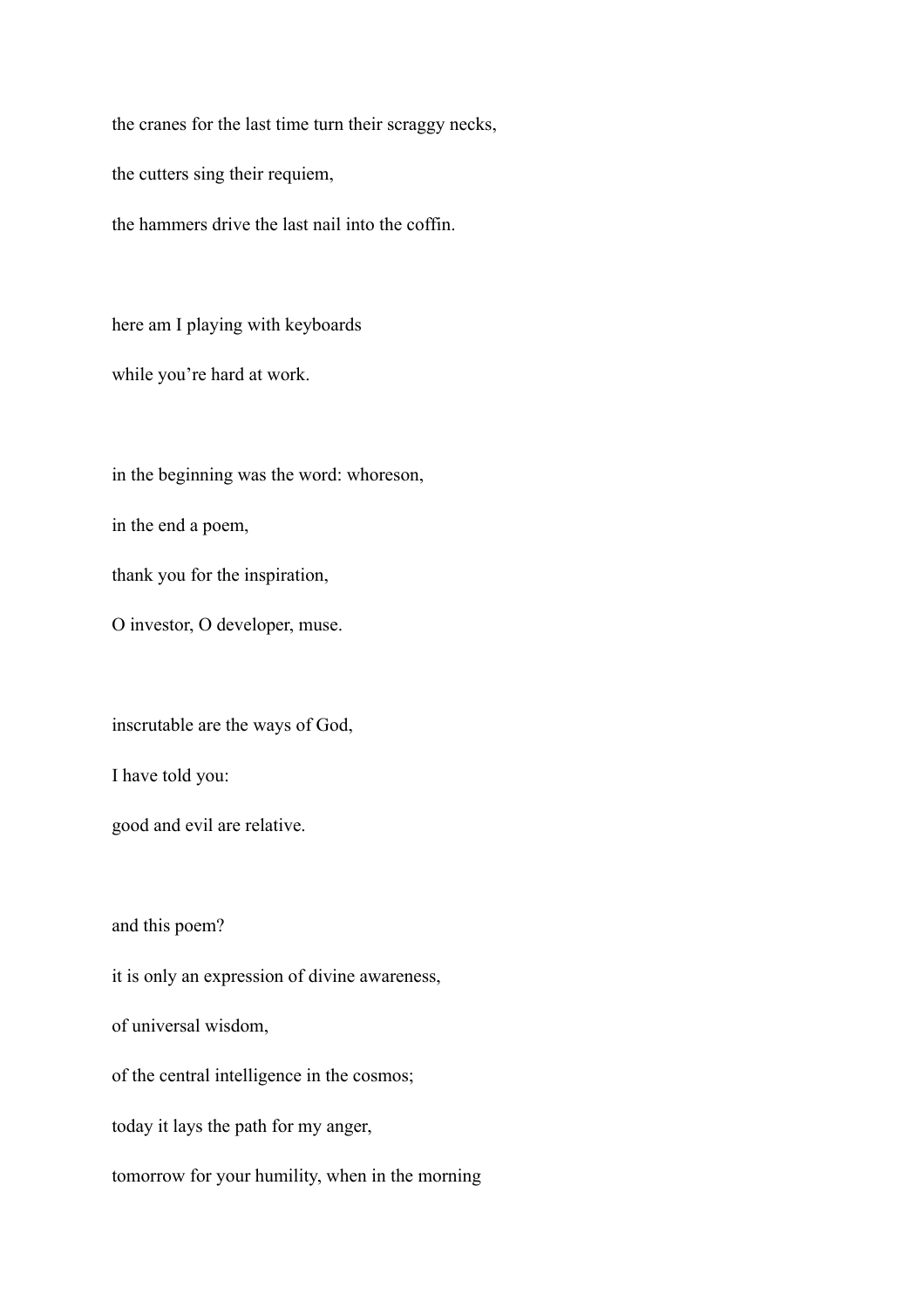you'll rise, distribute your wealth, enter a monastery with a prayer upon your lips, joyfully communing with eternity.

now you know that I wanted to warn you:

you're the same Buddha as me.

so you see:

you're an investor,

you're a muse,

you're a buddha.

and all this you owe to my poem.

but now you are dead

and it remains for you

to be born again.

I accompany you as a bard of despair,

beware of images